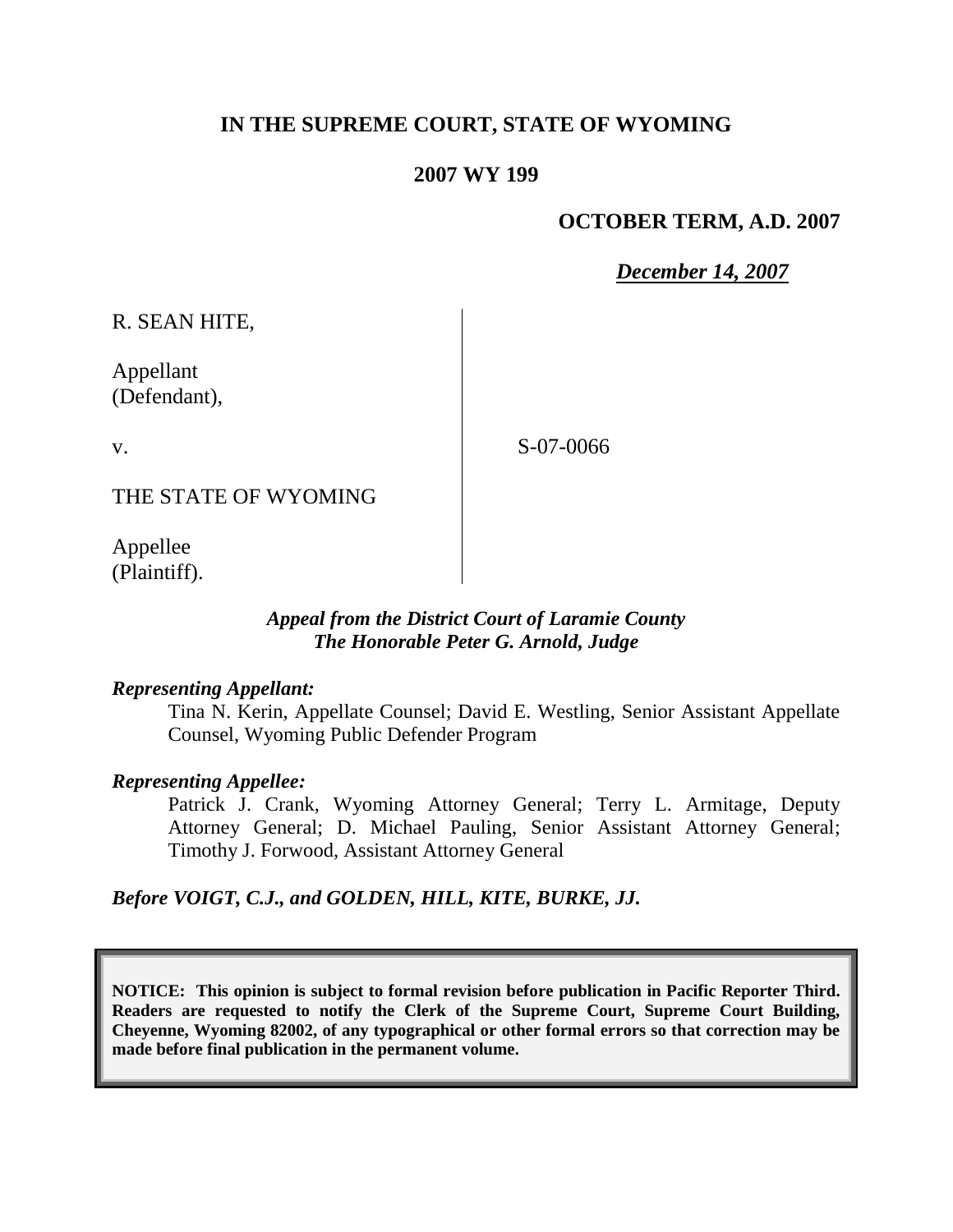## **GOLDEN**, Justice.

[¶1] Sean Hite entered into a written plea agreement in which he pleaded guilty to felony battery, third offense, against his wife (hereinafter referred to as "Wife"). As part of his sentence, he was ordered to pay \$5,400 in restitution. Hite appeals the restitution portion of his Judgment and Sentence. This Court finds the sentencing court exceeded its legal authority in ordering the instant restitution, and consequently we reverse and remand for entry of an amended judgment and sentence consistent with this opinion.

## **ISSUE**

[¶2] The issue on appeal is whether "a restitution award for spousal support exceeds the trial court's statutory authority and making such an award with no supporting evidence is an abuse of discretion."

### **FACTS**

[¶3] Hite and Wife became embroiled in an argument. According to the "Affidavit of Probable Cause," at some point during the argument Hite grabbed Wife's left arm, from which Wife was able to dislodge herself by biting him. Hite then grabbed Wife by the throat. Hite released his grip on her throat when Wife told her son to call the Sheriff's office. The deputy sheriff who authored the Affidavit testified he saw some red marks on Wife's neck and her left arm and arrested Hite for battery/domestic violence.

[¶4] Hite entered into a written plea agreement whereby, in addition to agreeing to plead guilty to the negotiated charge, he agreed to pay restitution as deemed appropriate by the sentencing court. The district court also advised Hite at the change of plea hearing that he would be required to pay restitution if appropriate. A Presentence Investigation Report (PSI) was prepared wherein it was related that Wife stated to the person preparing the report she was not injured as a result of the offense and she was not requesting restitution. Wife also stated she had received over \$5,000 from Division of Victim Services of the Wyoming Attorney General's Office.

[¶5] Although Wife did not seek any restitution, the PSI identified restitution in the amount of \$5,400. According to the PSI: "[t]he Wyoming Office of the Attorney General, Division of Victim Services has paid the victim in this case, [Wife], a total of \$5,400.00 for six months of loss of support at the rate of \$900.00 per month. The Division of Victim Services requests full restitution in this matter."

[¶6] During the sentencing hearing, Hite's attorney agreed that Victim Services paid Wife \$5,400. He argued that he did not understand why Victim Services provided any money to Wife when Wife suffered no serious injury from Hite's criminal acts. In other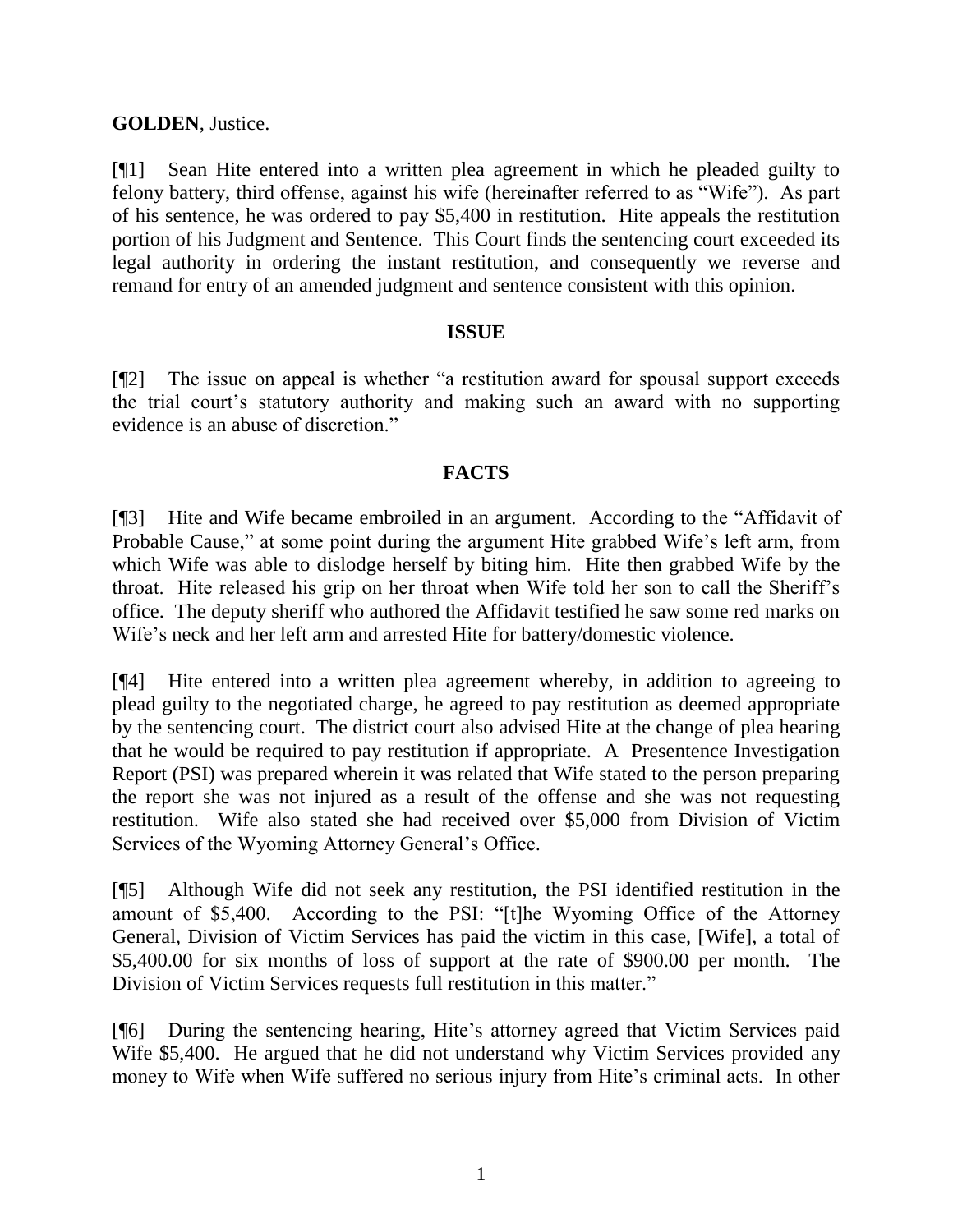words, he argued there was no legal basis for awarding restitution since there was no evidence the payments from Victim Services were related to Hite's criminal offense.

[¶7] The State suggested a new hearing be held if Hite was disputing restitution. The sentencing court asked Hite's attorney if he was objecting to the restitution recommendation, and the attorney replied only that he did not think Hite had the means to pay the restitution amount. Without expressly ruling on the ability-to-pay objection posed by Hite's attorney, the sentencing court moved on and asked if there was any reason why it should not pronounce sentence. Hite's attorney replied there was not.

[¶8] In pronouncing its sentence, the sentencing court discussed the argument that there was no legal authority for the payment but rejected it, stating:

> I'm just having a hard time logically concluding that money that went to support his wife and family that he shouldn't have to repay that. I mean, A, I presume she needed money; B, she allowed the application [to Victim Services], or accessed the application for it; C, it went to the benefit of his family.

The sentencing court included payment of \$5,400 restitution as part of Hite's sentence.<sup>1</sup>

## **DISCUSSION**

#### *Waiver*

l

[¶9] We begin our discussion with the State's argument that Hite has waived any objection to the restitution portion of his sentence. The State is correct that, although pertinent matters were discussed, proper objections were not raised below. The facts are similar to those in *Chippewa v. State*, 2006 WY 11, 126 P.3d 129 (Wyo. 2006), in which this Court stated:

> This Court has held that, when a defendant knowingly and voluntarily agrees in a plea agreement to pay restitution, and then fails to object at sentencing to the restitution amount, he waives his right to challenge on appeal the factual basis of the restitution award. *Meerscheidt v.State*, 931 P.2d 220, 225-26 (Wyo.1997); *see also Penner v. State*, 2003 WY 143, ¶ 7, 78 P.3d 1045, 1047-48 (Wyo.2003); *Merkison v. State*,

 $1$  The sentencing court did make an express finding that Hite had the ability to pay. That finding is not at issue.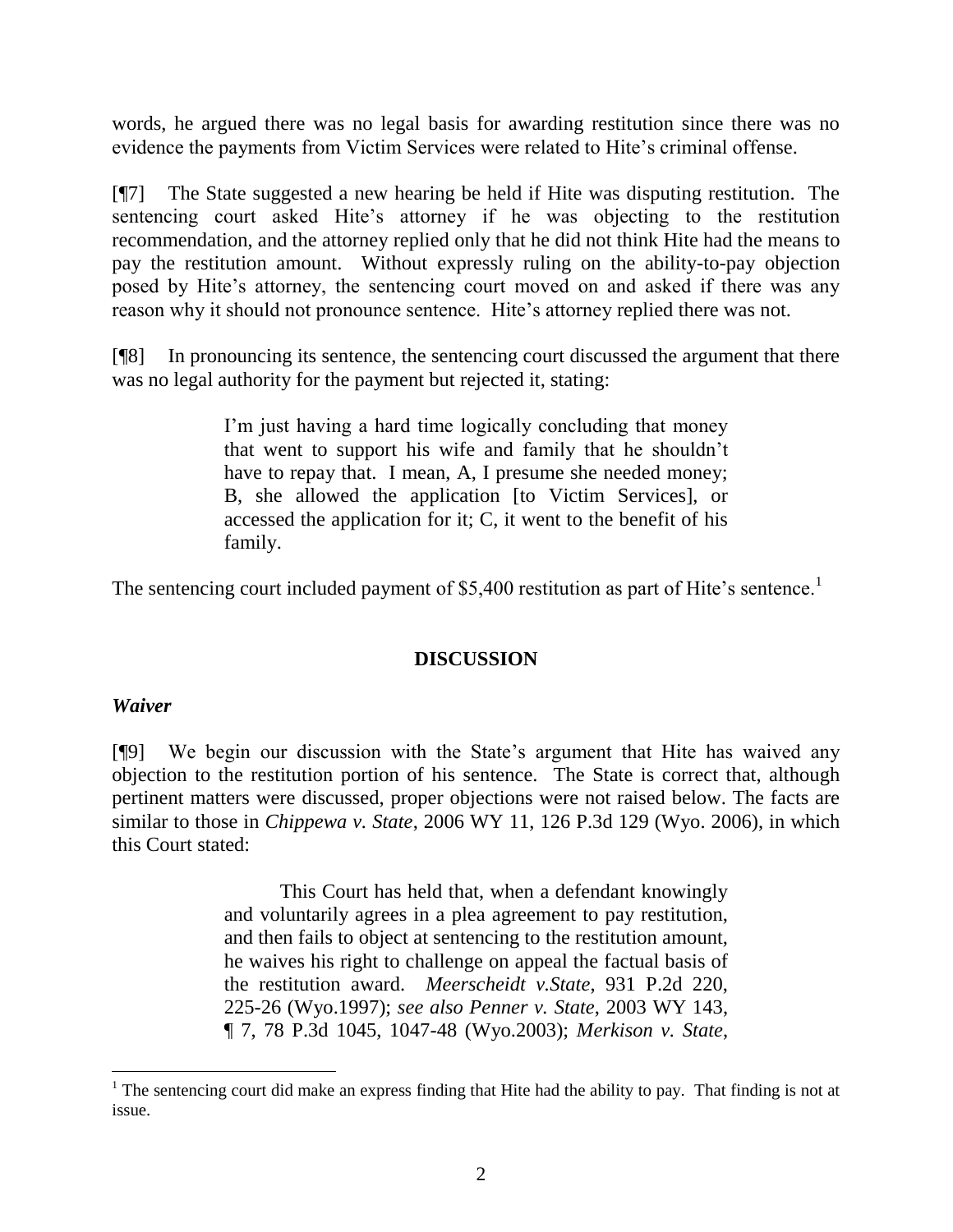996 P.2d 1138, 1141 (Wyo.2000). In this case, there is no doubt Chippewa voluntarily agreed to pay restitution as part of his plea agreement with the State. The record reveals that, contrary to his contention on appeal, Chippewa did not cogently object to the requested restitution amount during his sentencing hearing. Although Chippewa briefly expressed uncertainty as to whether certain specified items qualified as restitution, he presented no specific argument challenging the appropriateness of those items. Instead, Chippewa simply argued that he had no ability to pay restitution, regardless of the amount. The amount of restitution, therefore, was never properly placed before the district court at sentencing. Under the circumstances, we hold that Chippewa waived his right to challenge in this appeal the factual basis supporting the district court's restitution award.

*Id.*, **[7, 126 P.3d at 131 (footnote omitted).** 

[¶10] A challenge to the legal authority of a sentencing court to impose restitution, however, is a different matter. It is essentially an allegation that an illegal sentence has been imposed:

> The distinction between whether a defendant is making a factual challenge to an order of restitution or whether he is challenging the authority of the trial court to make a particular award of restitution is an important one. Challenges to the factual basis of an award of restitution can be waived in certain circumstances by the defendant's voluntary actions, such as entering into a plea agreement, and then failing to make any objection at sentencing, as occurred in *Meerscheidt*. *See also Aldridge v. State*, 956 P.2d 341, 343 (Wyo.1998). Outside the context of a plea agreement, the failure to object to a factual determination in the awarding of restitution results in an appellate review for plain error. *See Gayler v. State*, 957 P.2d 855, 857 (Wyo.1998). In contrast, a challenge by a defendant to the authority of a trial court to make a particular award of restitution is reviewed on appeal under a *de novo* statutory interpretation standard whether or not the defendant objected or entered into a plea agreement. *Meerscheidt*, 931 P.2d at 223-224, 226-227. While not explicit in our decision in *Meerscheidt*, the reason for conducting a *de novo* review under such circumstances is that a court has only that authority to act which is conferred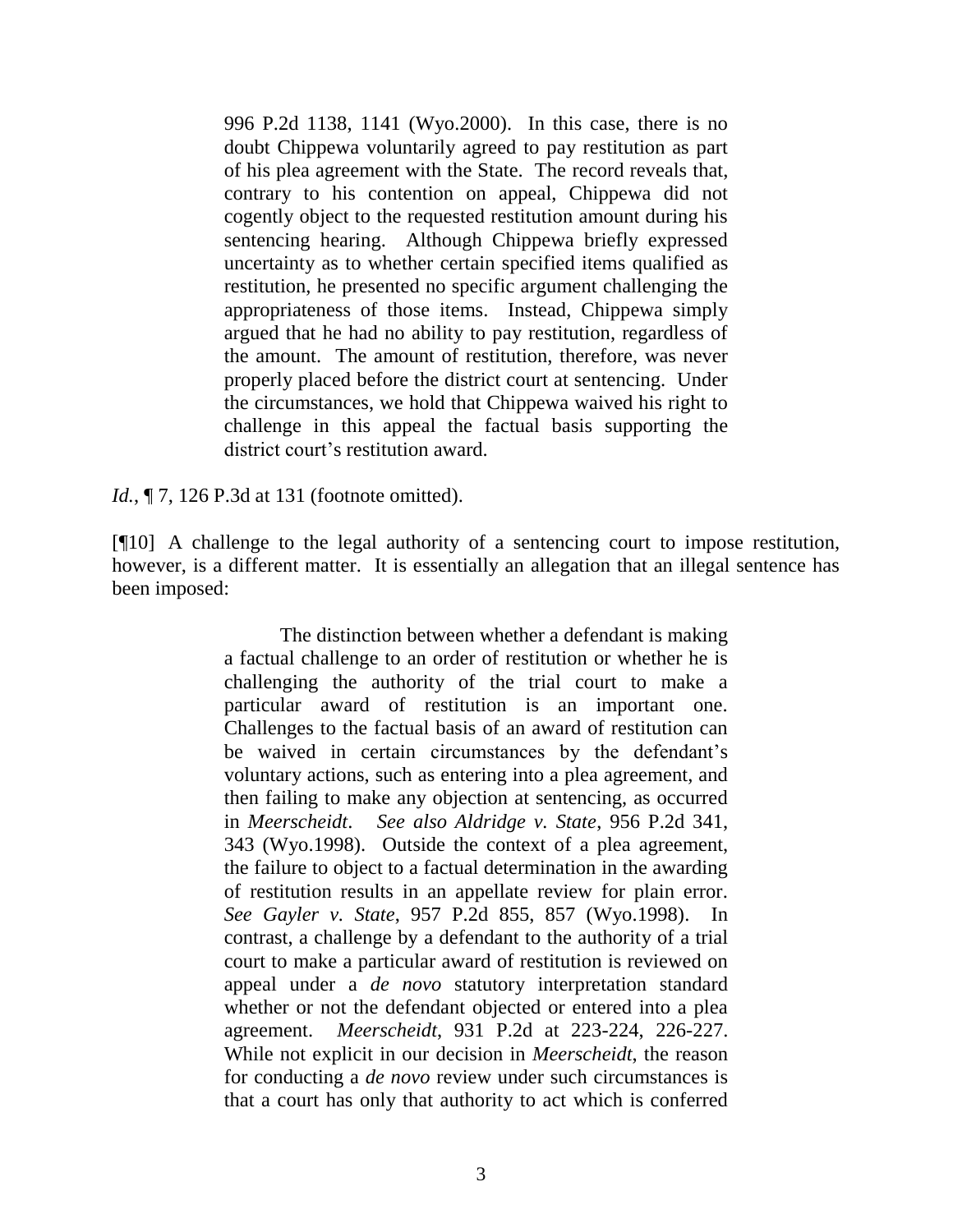by the subject statute. *Aldridge*, 956 P.2d at 343. ("The trial court's exercise of discretion in ordering restitution does not spring from any inherent authority. Rather that exercise, like our review, is circumscribed by the statutes empowering the trial court to order restitution.") (citation omitted); *see also Horn v. State*, 556 P.2d 925, 927 (Wyo.1976) ("[A] penal statute cannot be extended by implication or construction to persons or things not expressly brought within its terms, nor to cases not within the letter of the statute...."). An order of restitution by a trial court which exceeds the authority granted by the statutes governing restitution would be void, and a void order may be challenged at any time. *People v. Evans*, 122 Ill.App.3d 733, 78 Ill.Dec. 50, 461 N.E.2d 634, 639 (1984); see also *State ex rel. TRL by Avery v. RLP*, 772 P.2d 1054, 1057 (Wyo.1989).

*Merkison v. State*, 996 P.2d 1138, 1141-42 (Wyo. 2000) (emphasis omitted); *Bush v. State*, 2003 WY 156, ¶ 9, 79 P.3d 1178, 1182-83 (Wyo. 2003). We will address the legality of the sentence despite the lack of proper objection.

#### *Restitution*

[¶11] The legal authority of a sentencing court to impose restitution is solely a creature of statute. *Lee v. State*, 2 P.3d 517, 527 (Wyo. 2000); *Barnes v. State*, 670 P.2d 302, 303- 04 (Wyo. 1983). At issue in this appeal is whether the district court had the statutory authority to order the restitution payment of \$5,400. As with all questions of law, we review the district court's legal decision in this matter de novo. *Coleman v. State*, 2005 WY 69, ¶ 11, 115 P.3d 411, 413 (Wyo. 2005).

[¶12] We first note that the sentencing court did not specify a "victim." The Judgment and Sentence merely orders Hite to pay \$5,400 to the clerk of court. The lack of identity of a "victim," however, has not been raised as an issue on appeal. As the appeal is presented, therefore, we will not address the issue except to note the Judgment and Sentence violates W.R.Cr.P. 32(c)(2)(H).

[¶13] Regardless of whom the victim is, a sentencing court only has statutory authority to "fix a reasonable amount as restitution owed to each victim for actual pecuniary damage resulting from the defendant's criminal activity." Wyo. Stat. Ann. § 7-9-103(b) (LexisNexis 2007). "Pecuniary damages" are defined by statute as "all damages which a victim could recover against the defendant in a civil action arising out of the same facts or event, including damages for wrongful death. It does not include punitive damages